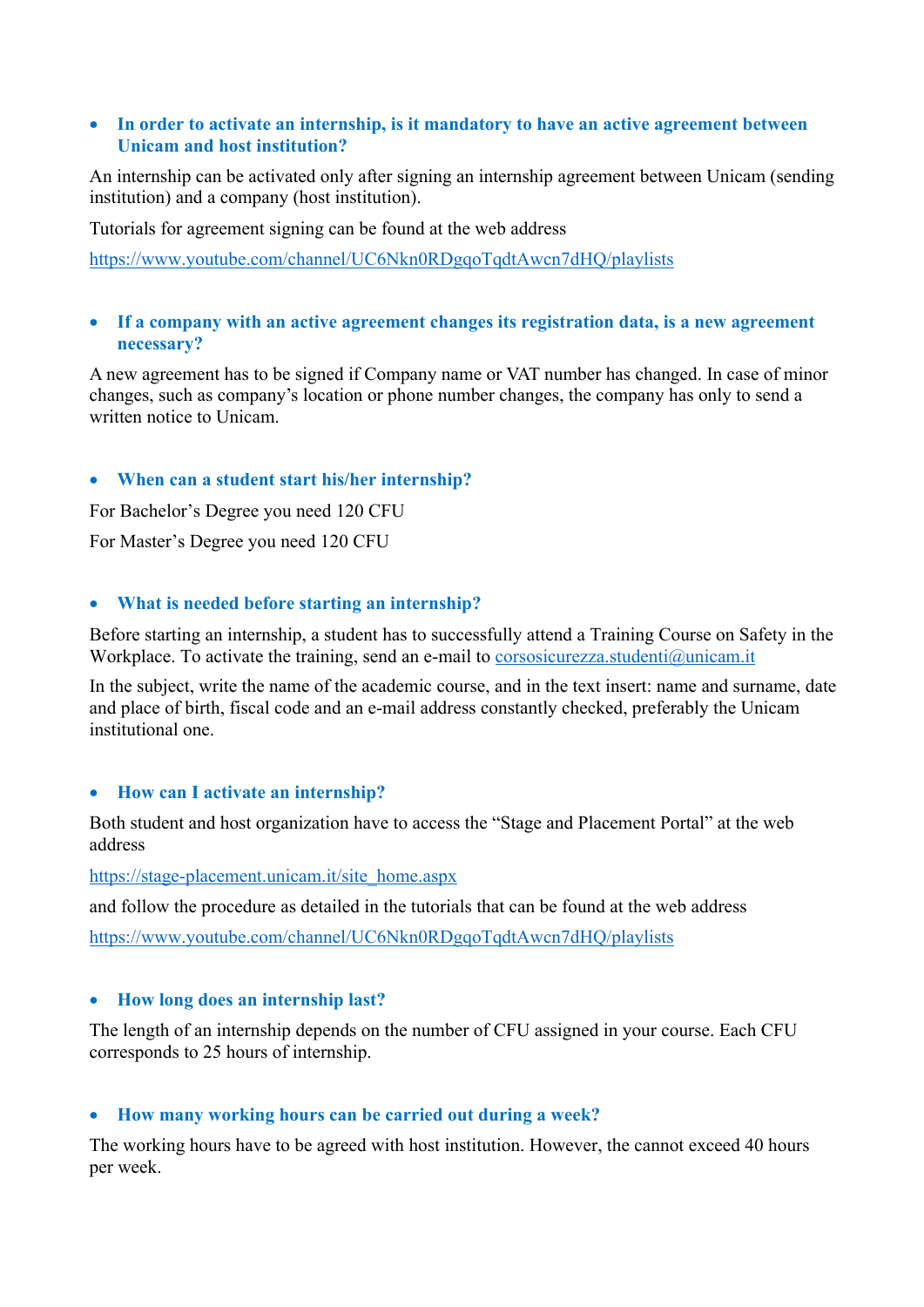# • **Is it possible to carry out the internship also during night hours or weekends or public holydays?**

Yes, the intern is always covered by insurance.

### • **Can the intern take part in work missions?**

Yes, provided the expected destinations have been previously detailed in the training project.

#### • **Is it allowed to start the internship before being notified about the internship activation?**

No, it is not possible because the insurance coverage will be active only after the internship activation.

## • **Is it mandatory to give notice of the internship activation to Job Center?**

No notice is due for curricular internships.

### • **Is an expenses refund to the intern mandatory for the host institution?**

No, in the case of curricular internship no expenses refund or any other financial charge is due by the host institution.

#### • **Is any pension contribution due by the host institution?**

No, an internship is not a job, so no pension contribution contribution is due by the hosting institution.

#### • **Who is responsible for insurance coverage?**

Mandatory insurance coverage is given by Unicam. Unicam offices will give in the training project document the details of insurance and INAIL coverage of the intern.

#### • **What happens in case of an accident of an intern?**

In the event of an accident occurring during the internship and requiring an off-work period longer than 3 days, the Company undertakes to promptly (within 48 hours from when the Company had notice) notify and describe the dynamics of the event to Unicam, INAIL, Insurance company and law enforcement Authorities, in order to allow the fulfillment of the obligations provided for by current legislation.

If the off-work period is shorter than 3 days, the accident has only to be registered in the accidents log.

## • **Is it possible to suspend or terminate an internship?**

An internship can be suspended by an agreement between sending and host institution. The suspension time cab be subsequently recovered, in order to comply with the overall length of training project. An internship can be suspended because of company organization needs (e.g. holyday time), illness, maternity leave or other serious motivations not depending on intern will.